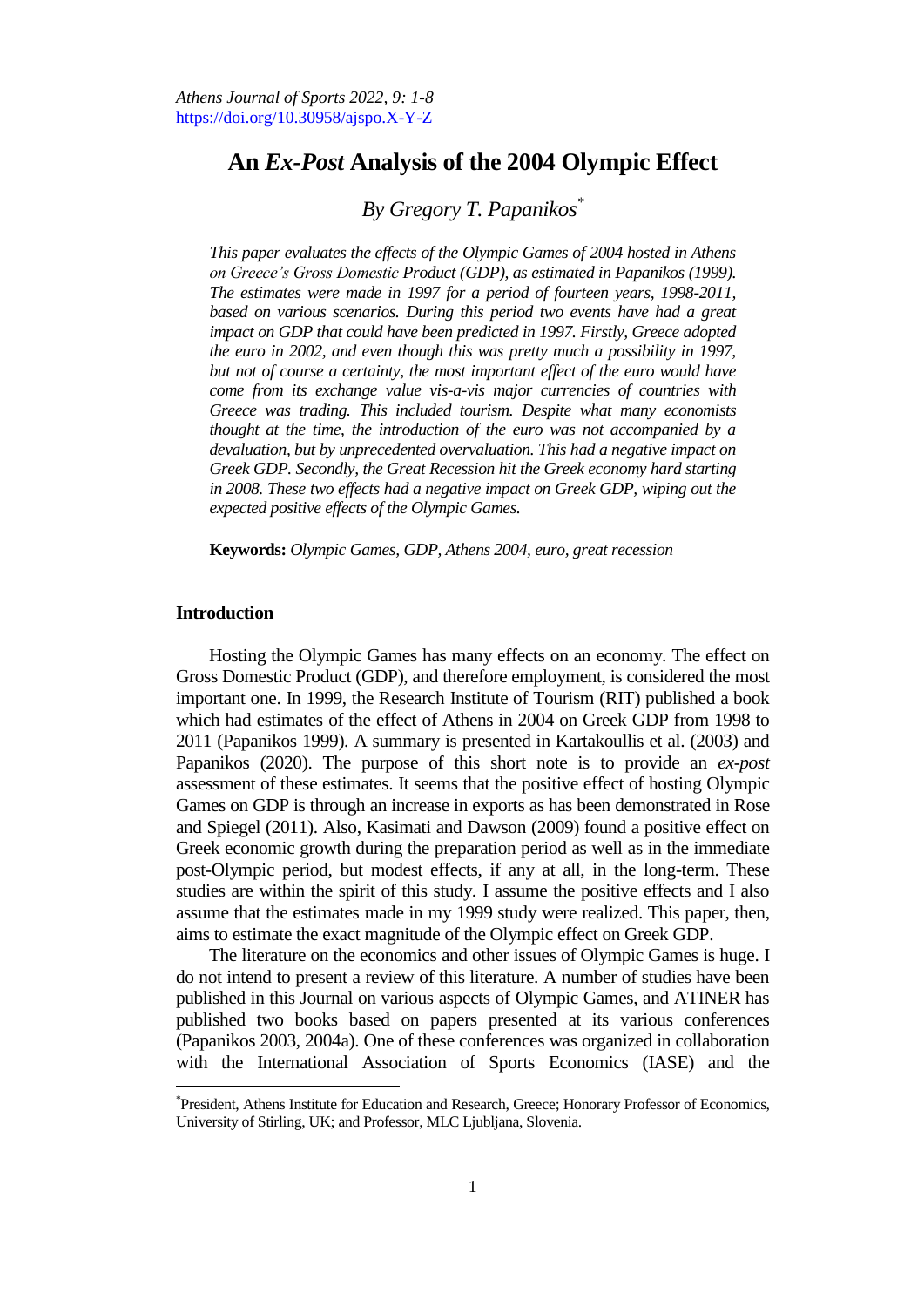Panhellenic Association of Sports Economists and Managers (PASEM). In what follows, I review some of these publications as an indication of the subjects covered under the rubric of Olympic Games studies.

In an interesting paper, Tomecka (2019) gives a different twist to the whole idea of Olympics and medals by connecting to the ancient concepts of good and brave. The idea of Olympic Games transcends sports as is perceived by the common man. It is an ideal that emphasize high spirits and values. This relates very much to the award of the Olympics Games of Athens in 2004 as representing the true spirit and value of Olympic Games.

Another topic of research has been the comparison between ancient and modern Olympic Games. Stefani (2017) compared the athletic performance of athletes in the ancient Olympic Games and modern games. The focus of the paper was on male-female differences in various periods of modern Olympic Games.

Cabralis et al. (2018) evaluated a sports administration training programme of the Trinidad & Tobago Olympic Committee (TTOC). Their finding was very encouraging because after almost two decades, the graduate of the programme held strategic sports administrator positions in various organizations. Many universities and organizations offer education programmes that relate to Olympic Games and this study is an example.

Costas (2017) is another study which emphasizes the education and training aspects of the Olympic Games legacy, but this time for the London Olympic Games and the sport of swimming for young children. The author emphasizes the pupil's voice, "… as a pedagogical approach to inform curriculum design."

Nicoliello (2021) examines the New Agenda of 2020+5 which was approved by the International Olympic Committee. This new strategic roadmap consisted of 15 recommendations. There is a call to "strengthen the uniqueness and the universality of the Olympic Games; foster sustainable Olympic Games; reinforce athletes' rights and responsibilities; continue to attract the best athletes; further strengthen safe sports and the protection of clean athletes; enhance and promote the Road to the Olympic Games; coordinate the harmonisation of the sports calendar; grow digital engagement with people; encourage the development of virtual sports and further engage with video gaming communities; strengthen the role of sport as an important enabler for the UN Sustainable Development Goals; strengthen the support to refugees and populations affected by displacement; reach out beyond the Olympic community; continue to lead by example in corporate citizenship; strengthen the Olympic Movement through good governance; innovate revenue generation models."

The most important of Olympic Games research is the economics of Olympic Games even though the social impacts should not be underestimated (Máté 2018). Bakkenbüll and Dilger (2020) did an economic study of the willingness of German people to host Olympic Games in their own country. Using the classical methodology of willingness to pay, they found that Germans were willing to pay 3.57 billion euro to host the games.

Kasimati (2015) has looked at the post-Olympic use of the Olympic venues of Athens since it was hosted there in 2004. She found that their utilization was slow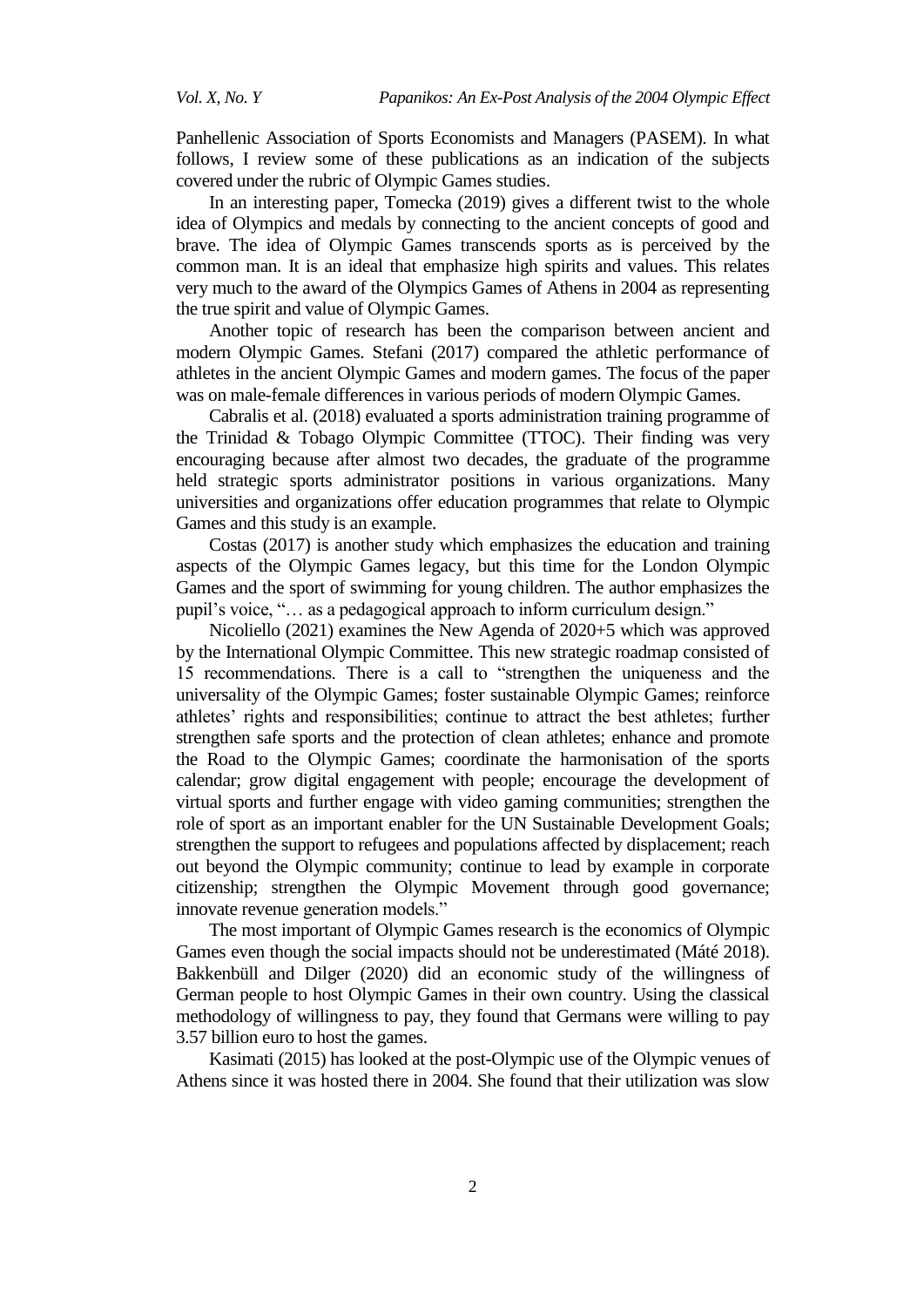and ineffective. As she argued, years after the games the benefits from the venues are to be seen.

The paper is organized on five sections including this introduction. Section two presents and discusses the estimates of Papanikos' (1999) book. In the following section the realized GDP data are compared with the estimates, and as a result, an estimate of the Olympic effect is measured. Section four speculates how the Olympic Games of Athens 2004 could have benefitted more of the Greek economy and what policies were required to achieve this goal.

#### **The Original** *Ex Ante* **Estimates**

Table 1 reproduces the data as originally published in Papanikos (1999). The assumption made was that there were three types of expenditures: tourism, investment for the Olympic Games (direct) and administrative expenditures needed for the organization of the Olympic Games of Athens 2004. The last two had no effect after the game and only the tourism continued to contribute to GDP after the games. The assumption made was that these effects lasted till 2011.

**Table 1.** *Effect on GDP and Employment, 1998-2011 (Billions of Constant 1999 Drachmae)*

| Year | <b>Tourism</b> | <b>Investment</b> | Organization     | <b>GDPOG</b> | <b>GDPGROG</b> | <b>EMPLOG</b> |
|------|----------------|-------------------|------------------|--------------|----------------|---------------|
|      | (1.5)          | (1.8)             | (1.2)            |              | $(\%)$         | (000s)        |
| 1998 | 62             | 0                 |                  | 63           | 0.2            |               |
| 1999 | 134            | 0                 | 6                | 140          | 0.4            | 15            |
| 2000 | 211            | $\overline{0}$    | 12               | 223          | 0.6            | 23            |
| 2001 | 278            | 65                | 24               | 367          |                | 39            |
| 2002 | 369            | 130               | 48               | 547          | 1.4            | 57            |
| 2003 | 374            | 130               | 96               | 600          | 1.6            | 63            |
| 2004 | 436            | 65                | 269              | 770          | 2              | 81            |
| 2005 | 407            | $\boldsymbol{0}$  | $\theta$         | 407          | 1.1            | 43            |
| 2006 | 322            | $\theta$          | $\overline{0}$   | 322          | 0.9            | 34            |
| 2007 | 253            | 0                 | 0                | 253          | 0.7            | 27            |
| 2008 | 170            | $\boldsymbol{0}$  | 0                | 170          | 0.4            | 18            |
| 2009 | 178            | $\theta$          | $\boldsymbol{0}$ | 178          | 0.5            | 18            |
| 2010 | 93             | $\overline{0}$    | $\overline{0}$   | 93           | 0.2            | 10            |
| 2011 | 92             | $\theta$          | $\overline{0}$   | 92           | 0.2            | 10            |
|      | 3379           | 390               | 456              | 4225         | 11.2           | 445           |

*Source:* Papanikos (1999, Table 5, p. 112).

For each type of expenditure, it was assumed an *ad hoc* multiplier effect. The tourism multiplier was 1.5, the investment multiplier was assumed equal to 1.8 and the administration expenditures multiplier was the lowest and equal to 1.2 (in parenthesis in the table). All expenditures are in constant (1999) billions of drachmae. More than 60% of the administrative expenditures were realized during the year of the games, 2004. Employment was estimated using the average productivity in the service sector, which, in 1999, was equal to 9.5 million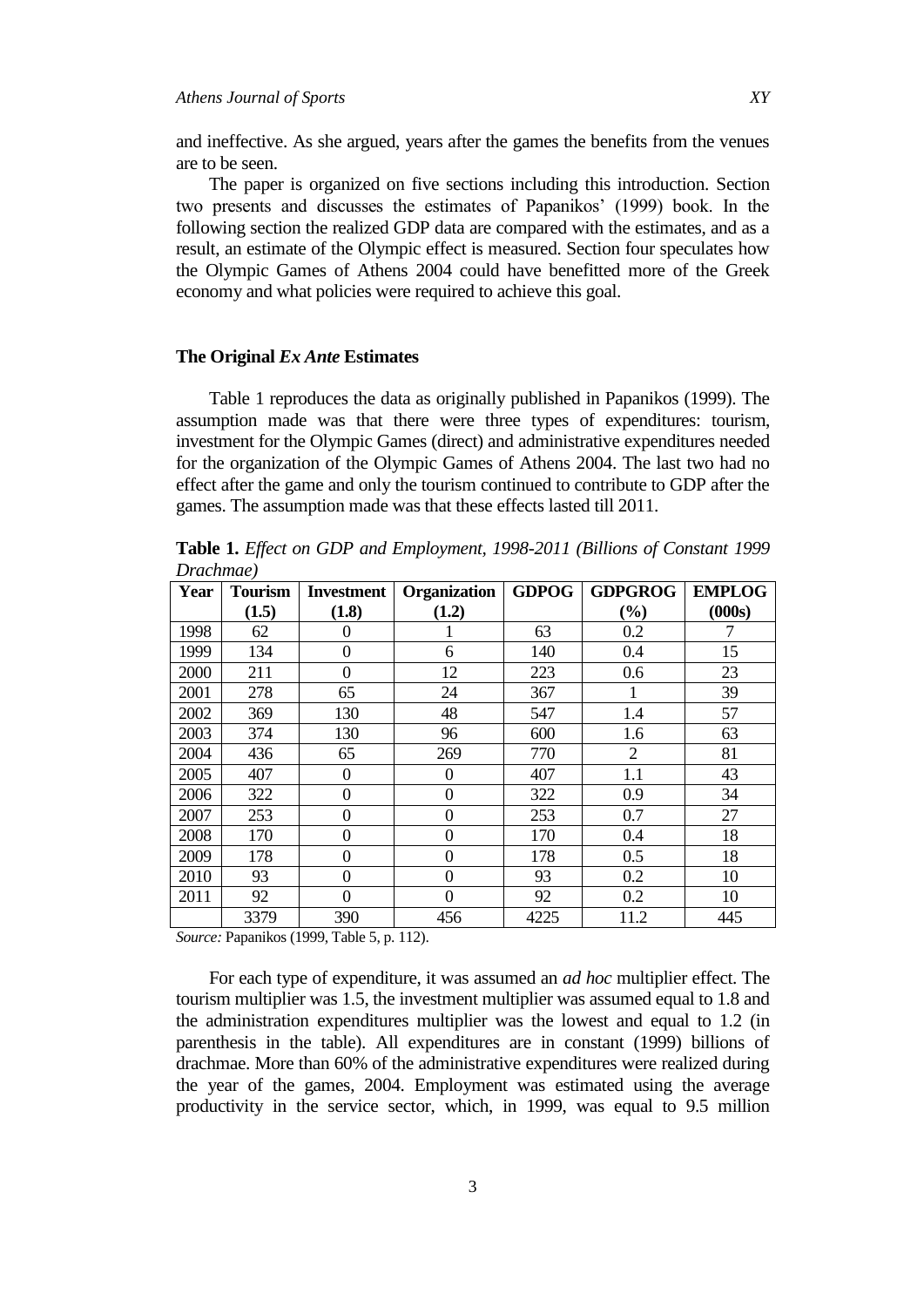drachmae. The employment issue at the microeconomic level is discussed in Papanikos (2004b).

According to the estimates of Table 1, the maximum effect of Olympic Games in terms of GDP growth was 2% in 2004. The accumulated growth rate of the 1998-2011 period was 11.2% or 0.8% per year.

Measured in units of the national currency at the time (i.e., drachmae), it was estimated that GDP would have grown by 4.2 trillion of drachmae during this period coming from tourism (3.4 trillion or 80%), from investment (0.4 trillion drachmae or 9.2%) and from organizational expenditures (0.5 trillion drachmae or 10.8%).

In terms of employment, the Olympic Games would have created 445,000 jobs during the 1998-2011 period.

The GDP growth rates of the Olympic effect are used in the next section to provide estimates of the ex-post GDP effect.

#### *Ex-Post* **Estimates of the Olympic Effect**

Table 2 uses the actual GDP data of the 1998-2011 period in billions of constant (2015) euro and the growth rates of the Olympic effect of the previous section to estimate the total GDP effect.

| Year              | <b>GDP</b>                 | <b>GDPGROG</b><br><b>GDPGR</b> |        | <b>GDPOG</b>              |
|-------------------|----------------------------|--------------------------------|--------|---------------------------|
|                   | $(Bn 2015 \epsilon)$       | $\frac{9}{6}$                  | $(\%)$ | (Bn Constant $\epsilon$ ) |
| 1998              | 169.5                      | 3.86                           | 0.2    | 0.339                     |
| 1999              | 174.7                      | 3.07                           | 0.4    | 0.6988                    |
| 2000              | 181.6                      | 3.95                           | 0.6    | 1.0896                    |
| 2001              | 189.1                      | 4.13                           | 1      | 1.891                     |
| 2002              | 196.5                      | 3.91                           | 1.4    | 2.751                     |
| 2003              | 207.9                      | 5.80                           | 1.6    | 3.3264                    |
| 2004              | 218.4                      | 5.05                           | 2      | 4.368                     |
| 2005              | 219.7                      | 0.60                           | 1.1    | 2.4167                    |
| 2006              | 232.1                      | 5.64                           | 0.9    | 2.0889                    |
| 2007              | 239.7                      | 3.27                           | 0.7    | 1.6779                    |
| 2008              | 238.9                      | $-0.33$                        | 0.4    | 0.9556                    |
| 2009              | 228.6                      | $-4.31$                        | 0.5    | 1.143                     |
| 2010              | 216.1                      | $-5.47$                        | 0.2    | 0.4322                    |
| 2011              | 194.2                      | $-10.13$                       | 0.2    | 0.3884                    |
| Total (1998-2011) |                            | 19.04                          | 11.20  | 23.57                     |
|                   | <b>Average (1998-2011)</b> | 1.36                           | 0.80   | 1.68                      |

**Table 2.** *The Ex-Post Effect*

The total effect was 24 billion of 2015 euro or 1.68% per year. However, this is double the figure found in Table 1 and might be the result of two important events during the period under consideration.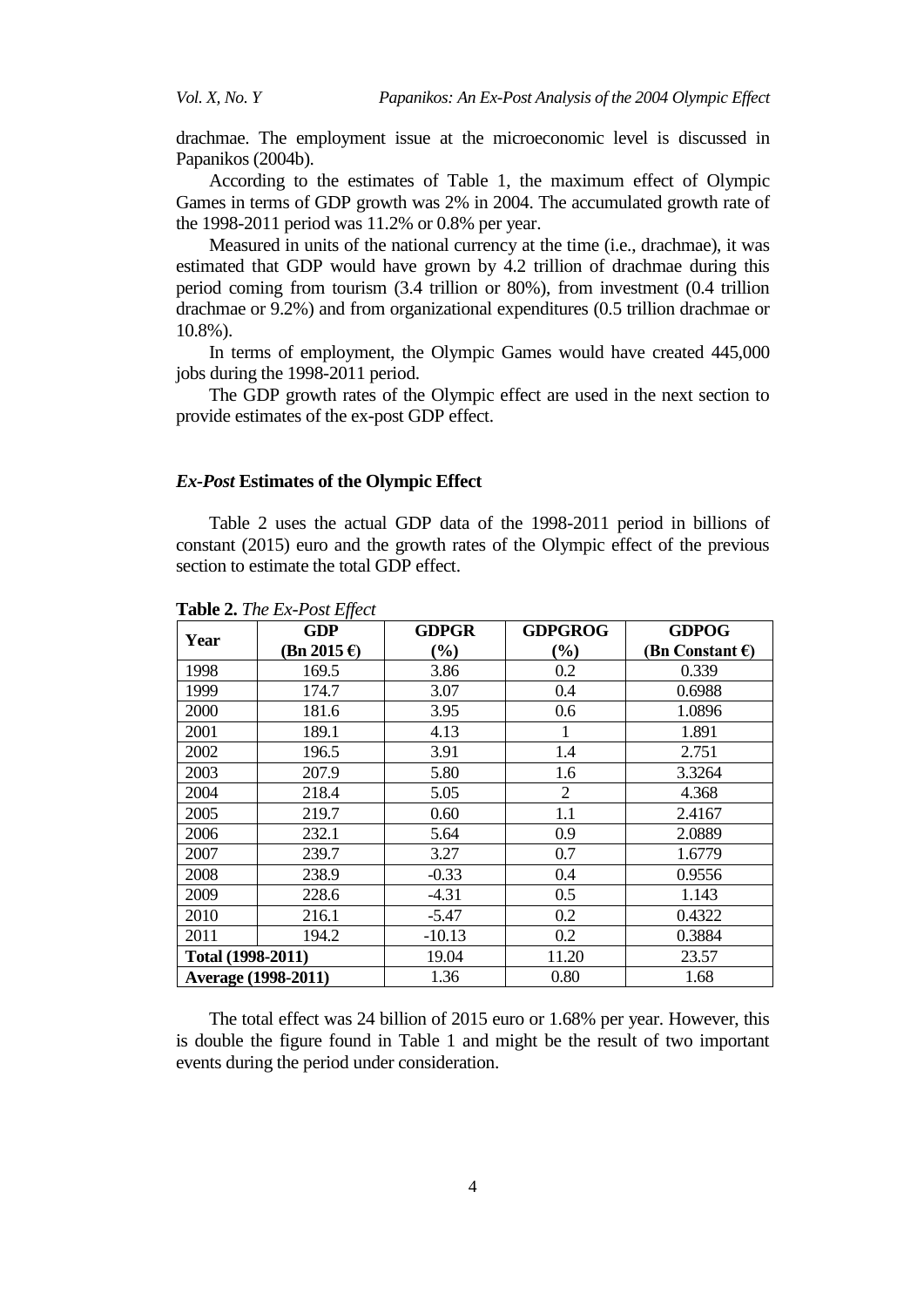The Olympic effect on GDP is very difficult to measure because during this period, 1998-2011, two other very significant events happened which are assumed to have had very important and unprecedented effects in peace years.

Firstly, in 2002, Greece became one of the initial members of the Eurozone. I have analyzed this effect elsewhere, the ex-ante in Papadopoulos and Papanikos (1997, 2002) and the ex-post in Papanikos (2015a, 2022). I will not repeat the discussion here, but I should emphasize something that relates to the tourism effect.

International tourism expenditures are considered exports which is the effect that the study of Rose and Spiegel (2011) found as the most important effect of the Olympic legacy. However, this very much depends on the exchange rate. If there is an overvaluation (undervaluation) of euro, then the tourism effect, as had been estimated in Table 1, would have been lower (higher). For the estimates of the tourism effect, it was assumed that the exchange rate would have been relatively stable. However, as it turned out, it was far from stable.

Figure 1 shows the nominal exchange rate of units of US dollars required to buy one euro. In 2002, the first year of euro in actual circulation, less than one dollar was required to buy one euro. In the year of the Olympic Games in 2004, the euro reached record levels of overvaluation and fluctuated between 1.2 and 1.4 of a US dollar. The euro appreciated even further reaching the highest-ever rate of 1.6 dollars. Throughout the 2008-2011 period it remained at very high rates. This had a detrimental effect on Greek tourism.





Secondly, the Great Recession of 2008 hit Greece very badly. Never before in peace years did the Greek GDP decrease so much, as shown in Table 2. The last four years of the alleged Olympic effect, the Greek GDP was constantly declining at an increasing rate. In 2008 by 0.33%; in 2009 by 4.31%; in 2010 by 5.47% and

*Source:* European Central Bank.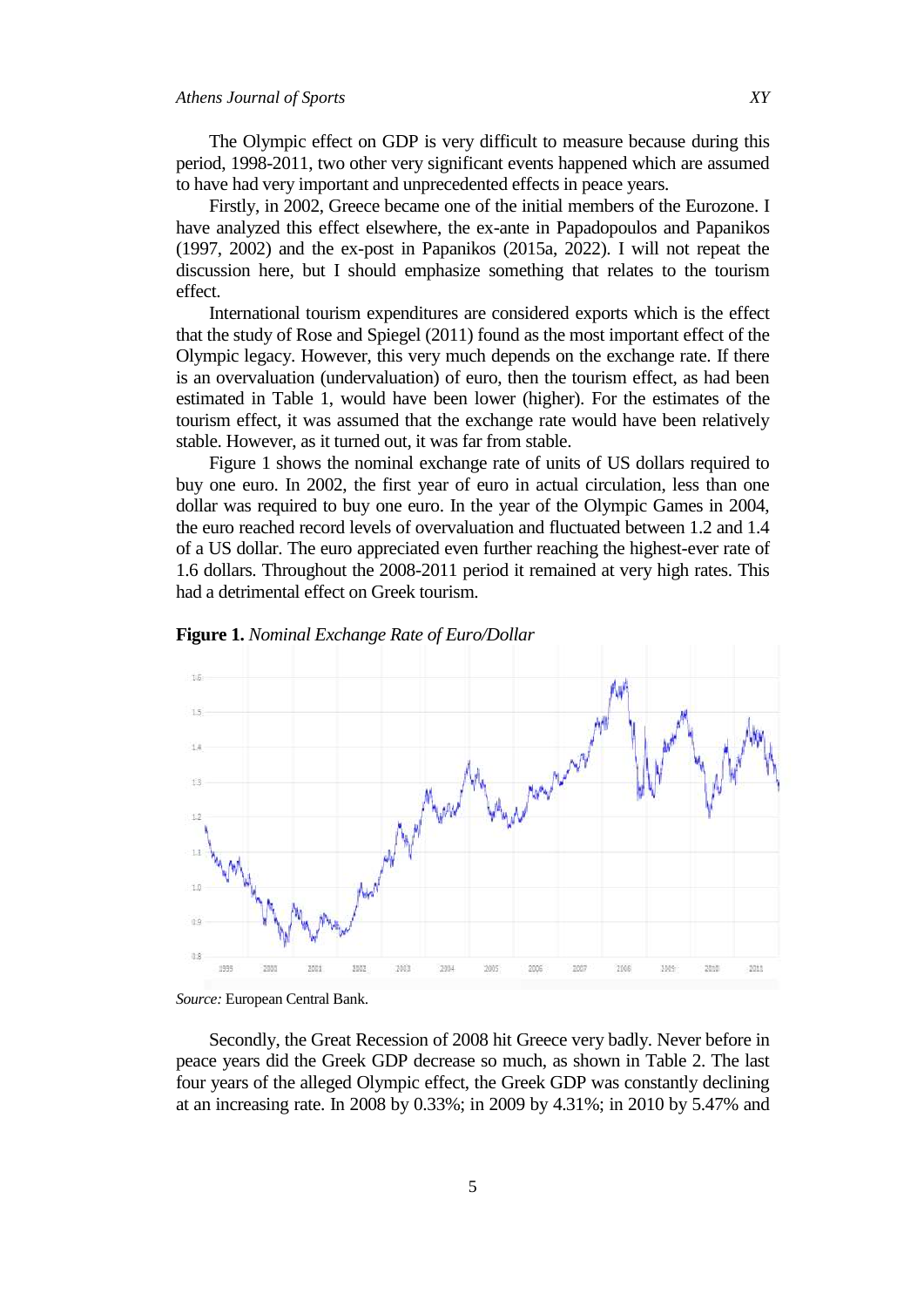in 2011 by 10.13%. I have extensively researched the effects of the Great Recession on the Greek economy (see Papanikos 2015a-2015j, 2014a-c) and the main conclusion was that international factors and internal political developments can explain why the Greek economy was hit so hard, relative to the other Eurozone countries.

Neither of these two impacts could have been predicted in 1997. Most would have expected that the euro would have depreciated relative to the US dollar because of the uncertainly surrounding the new currency; the opposite happened during the time period under examination here. Of course, the Great Recession, and primarily the extent of its effect, could not have been predicted in 1997 with the information available at the time.

#### **The Benefits from Hosting Olympic Games**

It is true that Athens was transformed because of the Olympic Games of 2004. New infrastructure was built which has had a permanent effect on people's lives. The new airport, metro system, ring roads and many other such major improvements have increased the quality of living in the city. Consequently, this has increased the attractiveness of the city and more tourists are coming because of that. Ziakas and Boukas (2014) did a study using qualitative data obtained from semi-structured interviews of nine city officials and tourism administrators whom concluded that it is not too late to implement post-event leveraging. They recommend the development of a strategic framework which combines sports and culture.

The above emphasis on marketing the legacy of the Olympic Games (as is also explained in Kartakoullis et al. (2003)) does reflect the actual process of how the Games can have a positive effect. The marketing tool is the Games themselves and the world publicity it generates. This positive image is materialized as an economic (GDP) effect through tourism and exports of Greek products. The latter should reflect the culture and the ideals of the spirit of the Games. Selling wine and olive oil in the world market would not have been assisted by the Olympic Games of 2004. This is the reason I considered the international tourism arrivals as the most important and quite possibly the only long-lasting Olympic economic effect in my original study of 1999.

After all, the Olympic Games is not about only money. The economic effects are important, but Olympic Games have their own cultural value by promoting world peace by bringing the youth of the world together, and instead of fighting in the battlefields, they "fight" in the arenas of the Olympic Games.

## **Conclusions**

Predicting the Olympic Games' economic effect is rather speculative. This paper analyzed the estimates of 1997 made by Papanikos (1999) of the Olympic Games of 2004 on Greek GDP for a period of fourteen years which started in 1998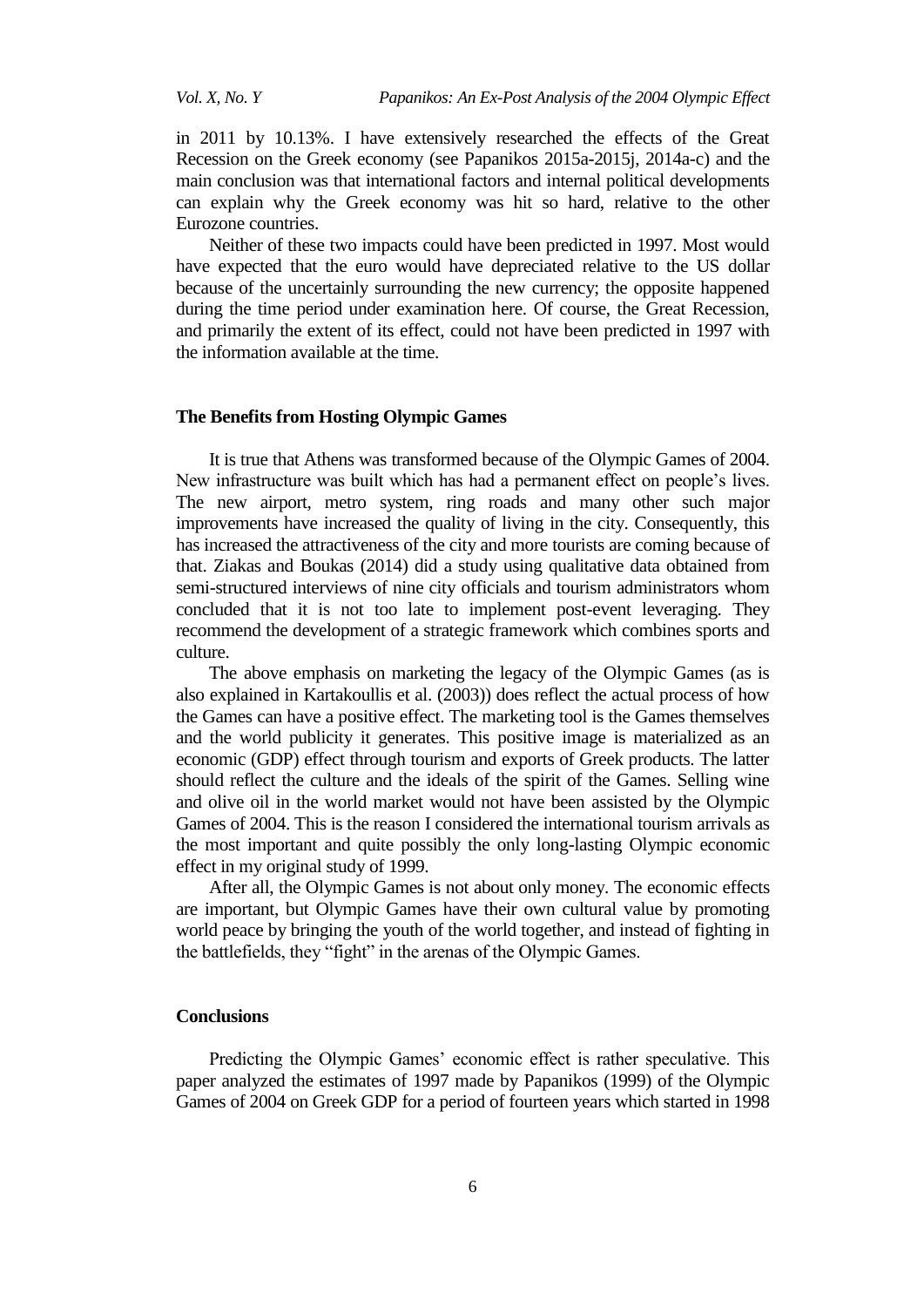and ended in 2011. In total, the GDP effect was found equal to 24 billion euro or 1.68 billion euro per year.

However, these effects should be interpreted with caution, because during the same period, the Greek economy was affected by two major events which have had lasting effects on Greek GDP. Firstly, the introduction of the euro in 2002 and its erratic behavior of its value, vis-a-vis major currencies had a negative impact on Greek GDP. Secondly, the Great Recession hit the Greek economy hard during the last four years (2008-2011) of the fourteen-year period, which coincide with the last years of the Olympic effect on Greek GDP.

The above shows that long-term economic predictions are difficult to be made given that unforeseen factors may undermine any scenario. As such, this is the case of the current pandemic which also hit the Greek economy very hard, especially its tourism sector, but this took place outside of the time framework of the Olympic effect.

## **References**

- Bakkenbüll L-B, Dilger A (2020) Willingness to pay and accept for hosting Olympic Games in Germany. *Athens Journal of Sports* 7(3): 189–204.
- Cabralis S, Foo C, Schaefer G (2018) Where are they now? A review of the Trinidad  $\&$ Tobago Olympic committee sports administrator courses. *Athens Journal of Sports* 5(1): 53–68.
- Costas BP (2017) Sinking, swimming or just treading water. the Olympic legacy from London 2012 – 4 years on. Has it made any difference? Pupil voice and an analysis of swimming provision. *Athens Journal of Sports* 4(1): 35–52.
- Kartakoullis N, Papanikos G, Karlis G (2003) City and sport marketing strategy: the case of Athens 2004. *The Sport Journal* 6(2): 1–6.
- Kasimati E (2015) Post-Olympic use of the Olympic venues: the case of Greece. *Athens Journal of Sports* 2(3): 167–184.
- Kasimati E, Dawson P (2009) Assessing the impact of the 2004 Olympic Games on the Greek economy: a small macroeconometric model. *Economic Modelling* 26(1): 139– 146.
- Máté T (2018) Social impacts of international sport events Based on experiences from European youth Olympic festival 2017 Győr. *Athens Journal of Sports* 5(3): 227–242.
- Nicoliello  $M$  (2021) The new agenda 2020+5 and the future challenges for the Olympic movement. *Athens Journal of Sports* 8(2): 121–140.
- Papadopoulos AP, Papanikos GT (2002) Exchange rate regimes and the linkage between money and output in Greece. *Journal of Policy Modelling* 24(2): 103–117.
- Papadopoulos AP, Papanikos GT (1997) Single European currency: implications for Greek industry. Part of the Project *The Future of Greek Industry*. Ref. No.: Α/ΕΠΒ 12054/403/Φ.6.1.3. Athens: Greek Government (Ministry of Development).
- Papanikos GT (1999) *Tourism impact of the 2004 Olympic Games*. (In Greek). Athens: Tourism Research Institute.
- Papanikos GT (2003) *The economics of professional sports and Olympic Games.* Athens: Athens Institute for Education and Research (ATINER).
- Papanikos GT (2004a) *The economics and management of mega athletic events: Olympic Games, professional sports, and other essays*. Athens: Athens Institute for Education and Research (ATINER).